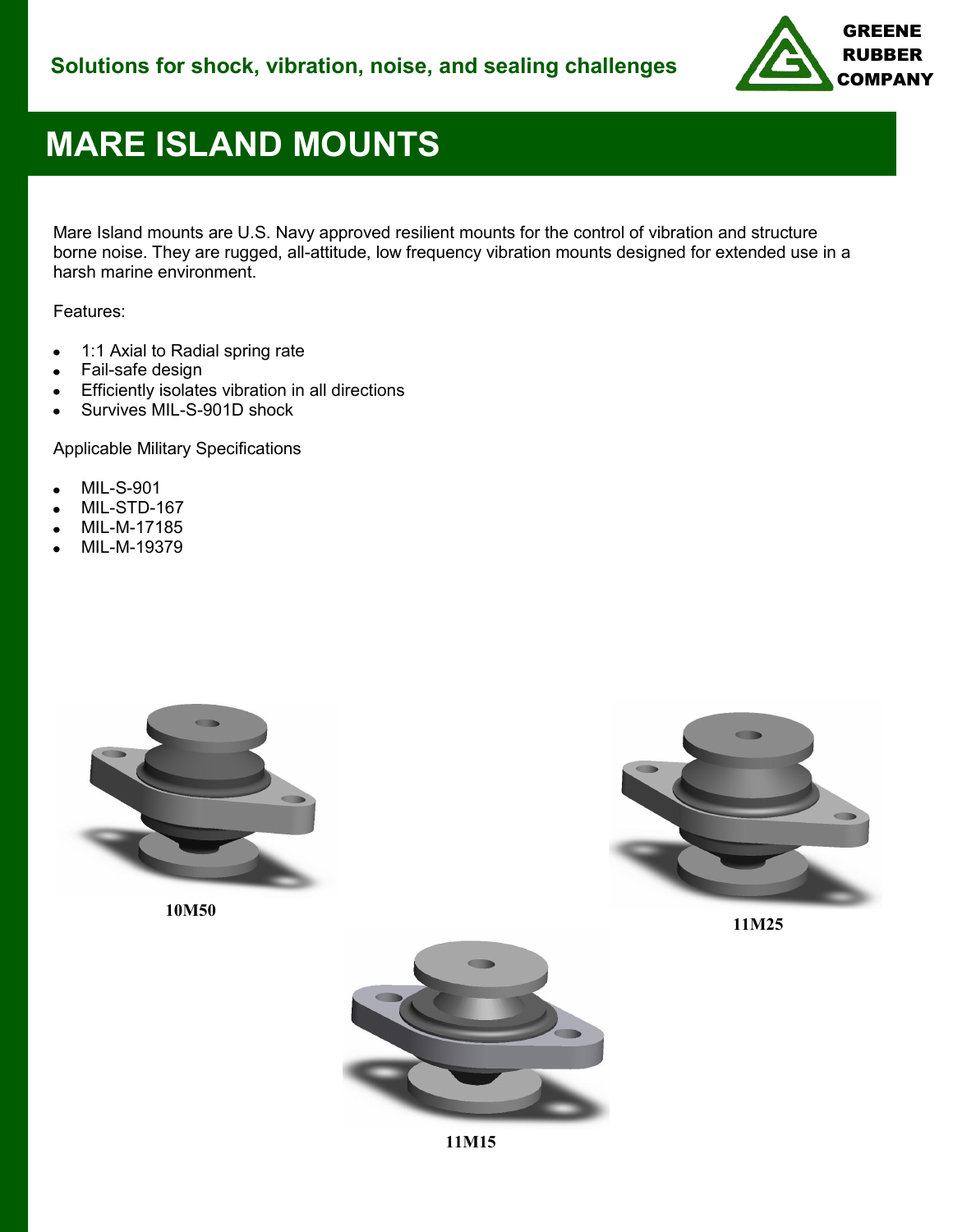

### **10M50**

#### **PRODUCT SPECIFICATIONS**

Operating Temperature: -20 to +200 F Maximum Transmissibility at Resonance: 10.0 Load Capacity: 25 – 50 lb Axial-Radial Stiffness Ratio: 1:1<br>Part Weight: 1.1 lb Part Weight: Materials: Metal Components: ASTM A36 or MIL-S-22698, painted per MIL-P-24441, Type IV Elastomer: Neoprene









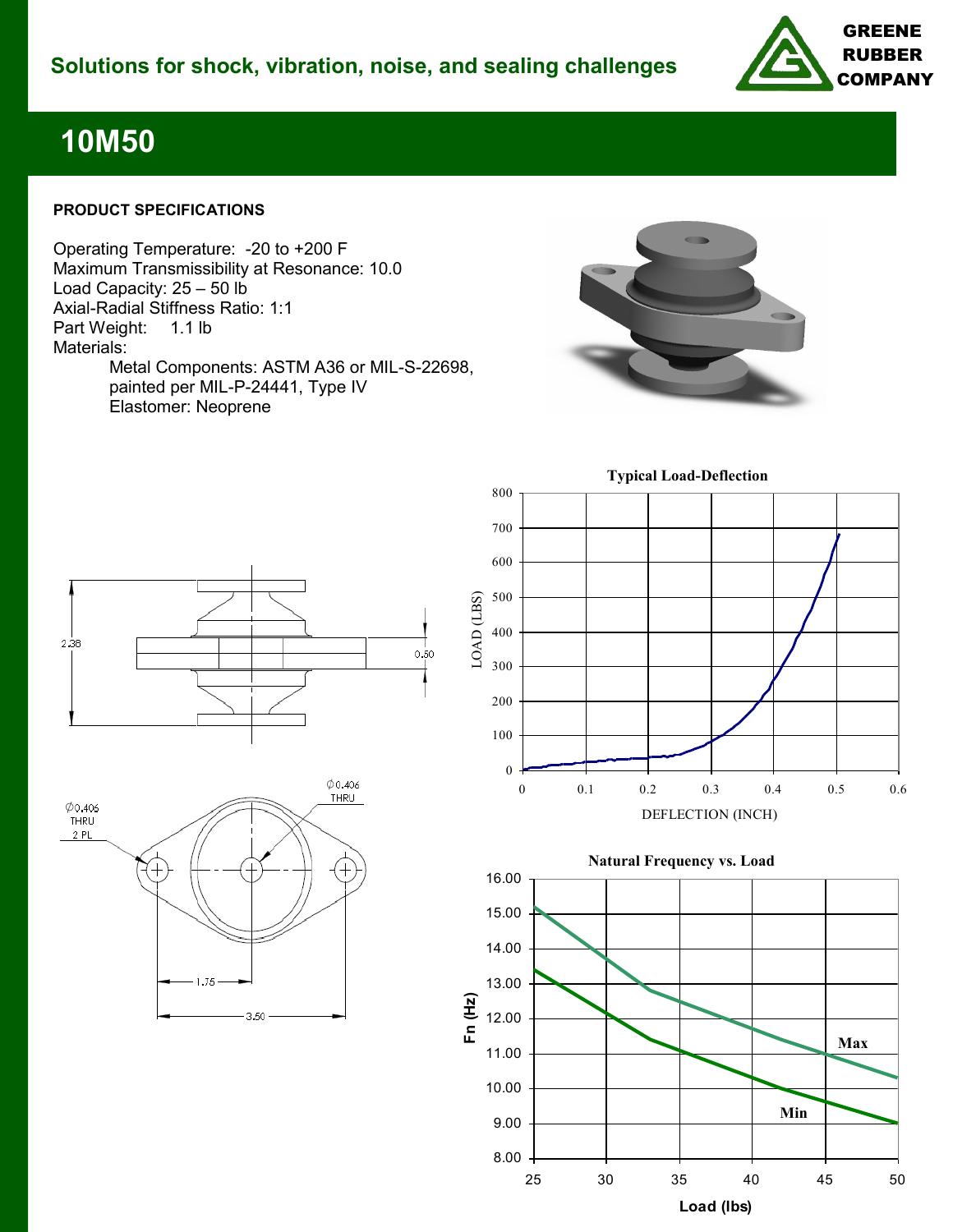

### **11M25**

#### **PRODUCT SPECIFICATIONS**

Operating Temperature: -20 to +200 F Maximum Transmissibility at Resonance: 10.0 Load Capacity: 15 – 25 lb Axial-Radial Stiffness Ratio: 1:1<br>Part Weight: 1.0 lb Part Weight: Materials: Metal Components: ASTM A36 or MIL-S-22698, painted per MIL-P-24441, Type IV Elastomer: Neoprene



 $2.25$  $0.38$